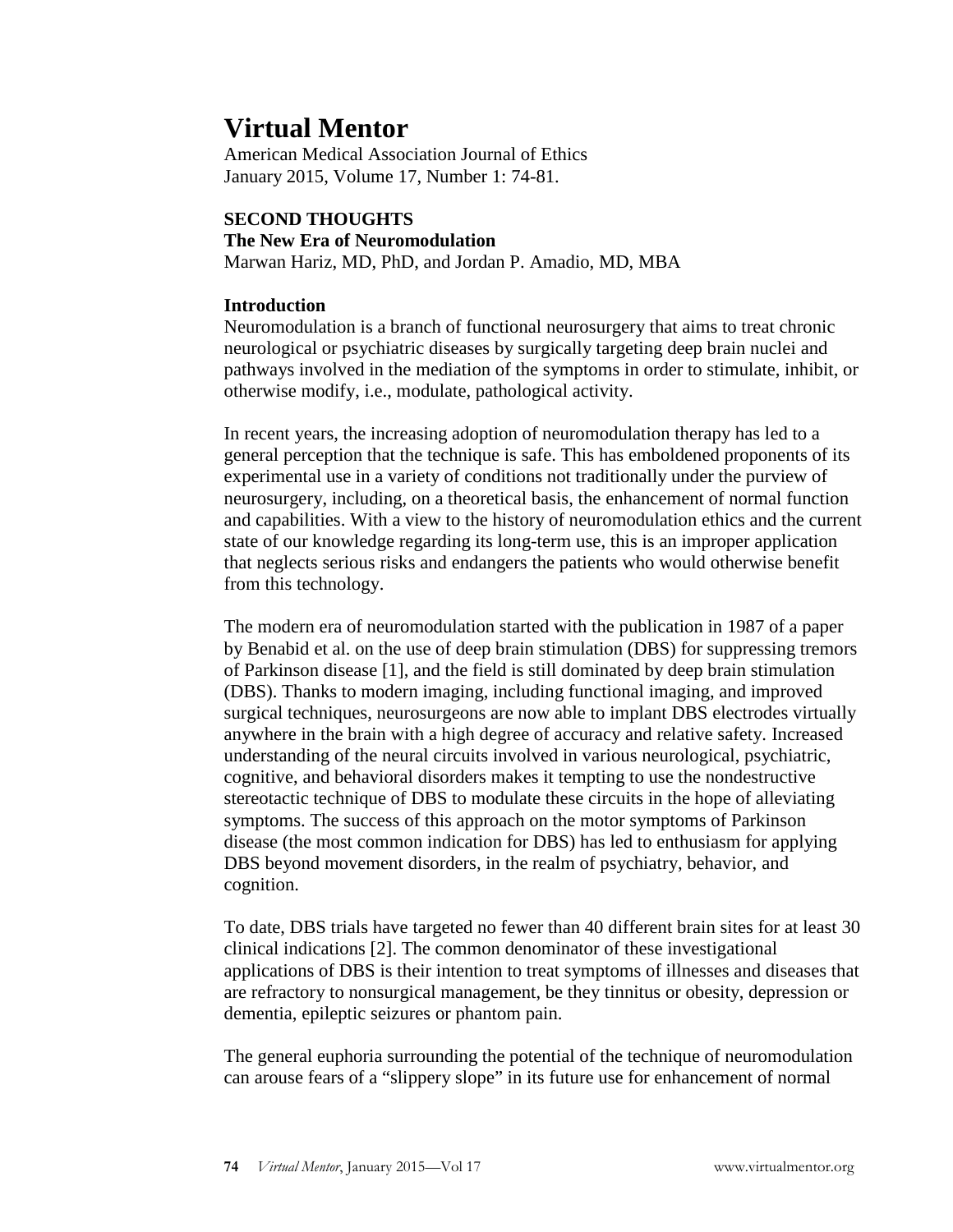functions or for "indications" beyond disease and illness. The ethics of neuromodulation use in psychiatric and behavioral illnesses is much debated today and the debate now stretches to address potential DBS applications beyond pathology. This paper will review the current ethical issues surrounding DBS and neuromodulation and their evolution, with emphasis on the role that the neurosurgeon should take in relation to trends and possible future uses, keeping in mind his or her role as the final executor of the surgical act, and thus, the one who will have to take full responsibility for its consequences.

#### **Survey of Publications on Ethics of DBS**

If 1987 marks the birth of the modern era of DBS use in movement disorders [1], 1999 is the dawn of the modern era of DBS in psychiatry. Indeed, it was the paper by Veerle Vandewalle et al. on DBS for Tourette syndrome published in *The Lancet* in February 1999 [3] and the publication of Nuttin et al. on DBS for obsessive compulsive disorder, also in *The Lancet* in October 1999 [4], that ushered in the current era of DBS in psychiatry. These were clinical discussions, though, so when and how, given the global spread of DBS, did discourse on the *ethics* of using chronically implanted electrodes in deep brain structures to modulate brain circuitries in various diseases arise?

A search of PubMed using the words "deep brain stimulation" and "ethics" provided 148 publications. The oldest paper listed is "Indications and Ethical Considerations of Deep Brain Stimulation" authored by three neurosurgeons and published in 1980 [5], seven years before Benabid et al. published their clinical introduction to DBS. This article by Siegfried et al. is a discussion of the use of DBS exclusively for pain control. Thus, the ethical concerns of the authors are chiefly clinical—might DBS cause brain tissue damage or biochemical modifications? Will the implanted electrodes move? Is the treatment clinically effective?

The next paper on the PubMed list was published in 2000 by ethicist Joseph Fins, who proposed an ethical framework for use of DBS in impaired consciousness, specifically from traumatic brain injury [6]. Fins advocated that investigation of the procedure go forward only in the presence of therapeutic intent—to benefit the participant—and if benefits were proportional to foreseeable risks [7]. Notably, Fins's paper referred to the use of DBS to improve impaired consciousness as "interventional cognitive neuroscience." In 2003, the first paper explicitly discussing the ethics of neuromodulation in psychiatric illness, also by Fins, appeared [8]. Hence, it was only after modern DBS progressed from neurology and movement disorders toward psychiatry in 1999 that nonclinical ethics became a matter of concern. The implication is that, between 1987 and 1999, when modern DBS was used only for Parkinson, tremor, and dystonia, there did not seem to be any ethical considerations worth discussing and publishing.

In 2006, Fins et al. published a paper on the ethics of DBS in psychiatry that explicitly mentions the role of the neurosurgeon [9]. Here, the authors discussed the era of unrestrained lobotomies, reminded the reader of the "abuses of that early era"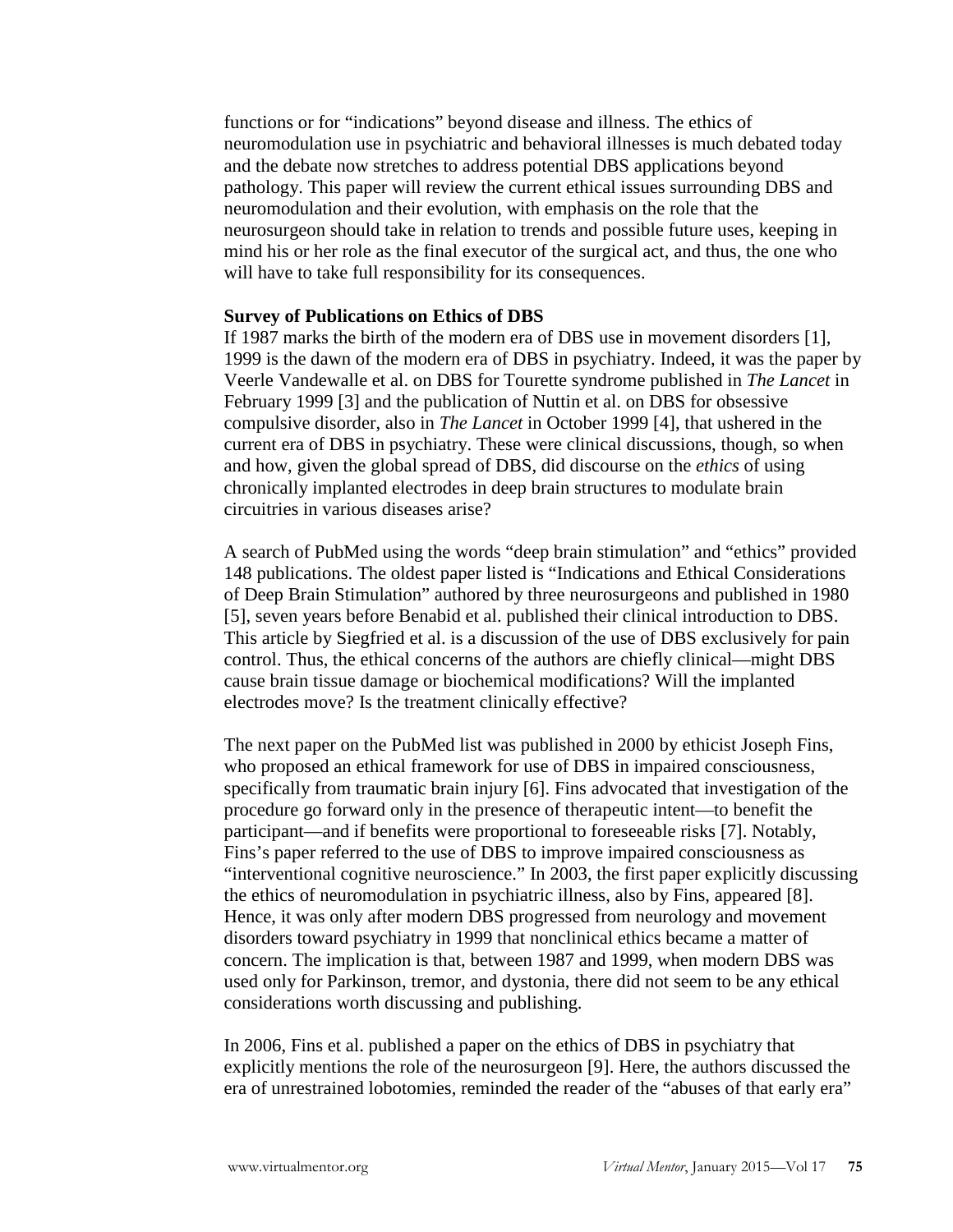[10], and stated, with respect to psychiatric DBS, that "it is ethically untenable for this work to proceed by neurosurgeons in isolation without psychiatrists determining the diagnosis and suitability of patients for treatment" [10]. The "abuses of that earlier era" allude mainly to the unrestricted lobotomies practiced by neurologist Walter Freeman, whose neurosurgeon James Watts abandoned Freeman because of his too liberal uses of lobotomy [11]. It is obvious that the legacy of the Freeman era of mass lobotomies still haunts the practice of surgery for psychiatric illness to this very day, be it stereotactic lesions (capsulotomy, cingulotomy) or DBS.

Fins et al. are rightly adamant that a multidisciplinary team of neurosurgeon(s), neurologist(s), psychiatrist(s), and psychologist(s) is required in any decision on DBS for psychiatric indications. Yet, the September 2009 issue of the *Archives of General Psychiatry* featured an article titled "Scientific and Ethical Issues Related to Deep Brain Stimulation for Disorders of Mood, Behavior, and Thoughts" [12]. This article summarized a two-day conference convened to examine scientific and ethical issues in the application of DBS in psychiatry, the aims of which were to "establish consensus among participants about the design of future clinical trials of deep brain stimulation for disorders of mood, behavior, and thought" and to "develop standards for the protection of human subjects participating in such studies" [13]. Sadly, none of the 30 participants at the meeting, 19 of whom are authors of the article, was a neurosurgeon. This rather undermines the call to a multidisciplinary approach to psychiatric surgery.

Concerning ethical guidelines for DBS in psychiatric indications, PubMed yields more than 25 papers with overlapping and repeated advice and suggestions for proper conduct. The latest published paper on this issue, the initiative behind which was taken by a group of neurosurgeons from the World Society for Stereotactic and Functional Neurosurgery (WSSFN), is entitled "Consensus on Guidelines for Stereotactic Neurosurgery for Psychiatric Disorders" [14]. This paper was authored by a worldwide group of neurosurgeons, psychiatrists, neurologists, and ethicists as well as representatives of various national, regional, and international neurosurgical and psychiatric societies. The paper highlights that DBS for psychiatric illness remains experimental and should be conducted in a multidisciplinary fashion, on patients with documented refractory illnesses who have the capacity to consent, with long-term follow-up using established evaluation scales, and with dissemination of all results, both positive and negative. This latest published consensus statement explicitly states that "neurosurgery for psychiatric disorders should never be performed for political, law enforcement or social purposes, but with therapeutic intent aimed at the restoration of normal function and amelioration of distress and suffering" [15].

#### **DBS for Antisocial Behavior and Morality?**

In July 2012, an article entitled "Functional and Clinical Neuroanatomy of Morality" was published in *Brain* [16]. The authors, who are neuroscientists at the University of Milano in Italy, wrote that "understanding the dysfunctional brain structures underlying abnormal moral behavior can lead to specific treatments nowadays using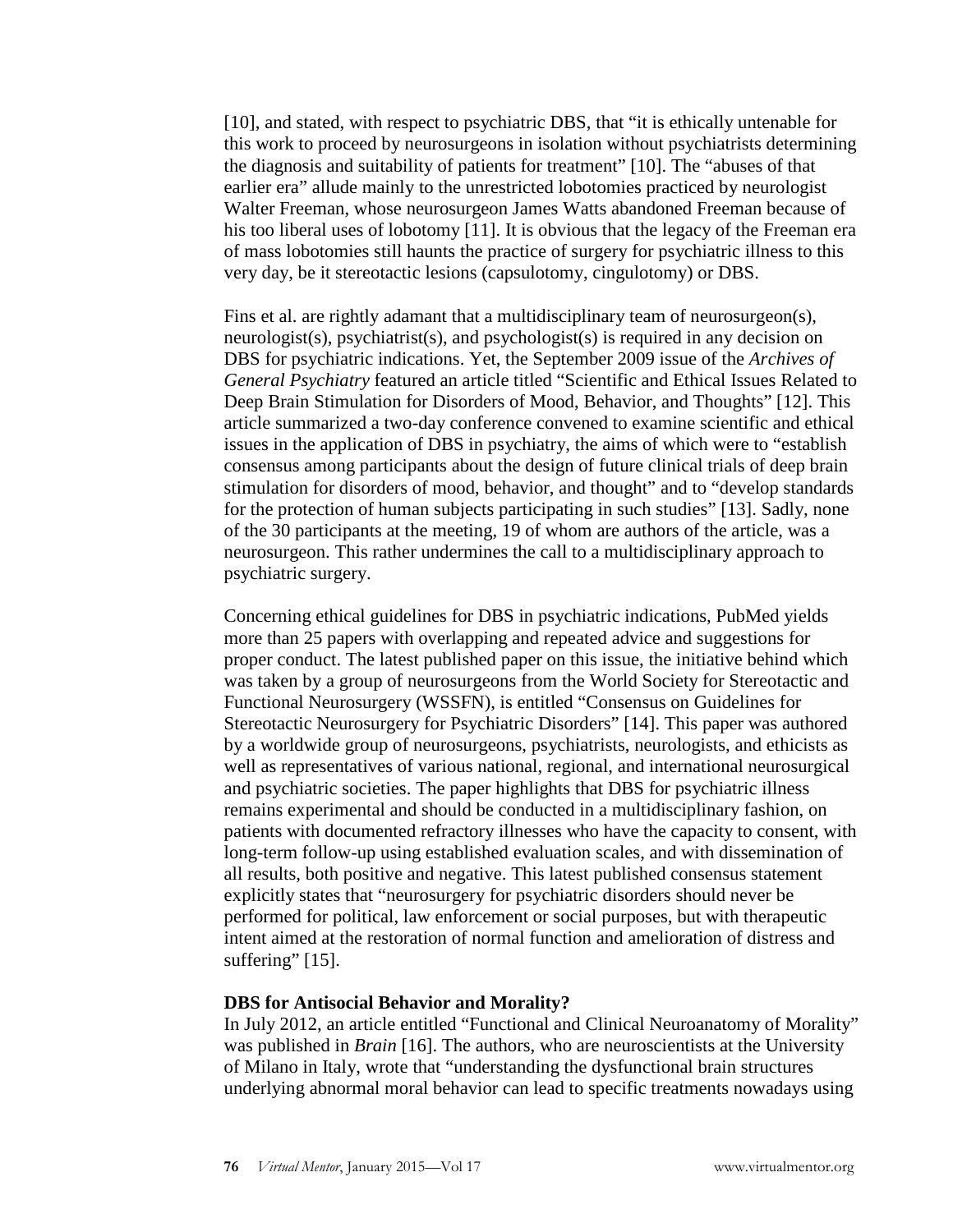deep brain stimulation or other new non-invasive neuromodulation techniques" and suggested that "deep brain stimulation might be used in...pathological antisocial behavior or violence...and for shaping individual morality" [17]. The idea of using of DBS for such "indications" may well provoke a sense of déjà vu for those who remember the premodern era of DBS (or "psychosurgery") of the 1960s and early 1970s, when the procedure was suggested for improving social behavior [18] and misused in questionable experiments on humans [19]. Indeed, the DBS practices of that period were subsequently condemned as "dubious and precarious [even] by yesterday's standards" [20].

#### **DBS for Enhancement of "Normal" Cognitive Function?**

Many perceive DBS as reversible and almost harmless, disregarding the inherent risks of hemorrhage and neurological deficit and the many side effects of chronic stimulation of various deep brain structures [12]. Notwithstanding the fact that no neuromodulation procedure is as yet "established" as a treatment for any of the multitude of brain targets involved in any psychiatric or behavioral illness (despite 15 years of intense activity in the field [21]), discussion of DBS as a surgical method has undergone a potentially alarming jump: it is being considered for future cognitive enhancement of healthy people. In a survey of North American neurosurgeons published in 2011, 49 percent of those who answered the survey considered that using DBS to provide surgical memory enhancement to healthy people who request it would be unethical at that time [22]. When asked whether they thought DBS would be used for cognitive enhancement in 50 years, 54 percent said "yes" [22].

## **What Is the Role and the Duty of the Neurosurgeon?**

Modulation of pathological neuronal behavior mainly using electrical current delivered by permanently implanted deep brain stimulation electrodes is an exquisite tool that has been used for more than 25 years in more than 120,000 patients worldwide, the overwhelming majority of whom suffered from Parkinson disease, tremor, and dystonia. Yet, access to this therapy for these established neurological indications is still far below demand, partly for economic reasons, but also because debate continues about which brain target—the pallidum internum or subthalamic nucleus—is the more appropriate [23, 24] and what the ideal timing is for offering this therapy to patients [25, 26].

Despite 15 years of frenetic activity, with exploration of no fewer than eight different brain targets for obsessive compulsive disorders (OCD) and nine targets for major depressive disorder (MDD), DBS for psychiatric illnesses is still in its infancy [2, 21]. Two recent randomized controlled trials of DBS for depression, one targeting the ventral caudate and one targeting the subgenual cingulum, failed to show that active stimulation in either target was better than sham stimulation [27]. A survey of the literature of DBS for depression concluded that "DBS for MDD...remains experimental" [28], and one article on DBS for obsessive compulsive disorder (OCD) concluded that "DBS remains an experimental treatment for medication refractory OCD" [29]. A pilot study of DBS for cognitive decline (especially mild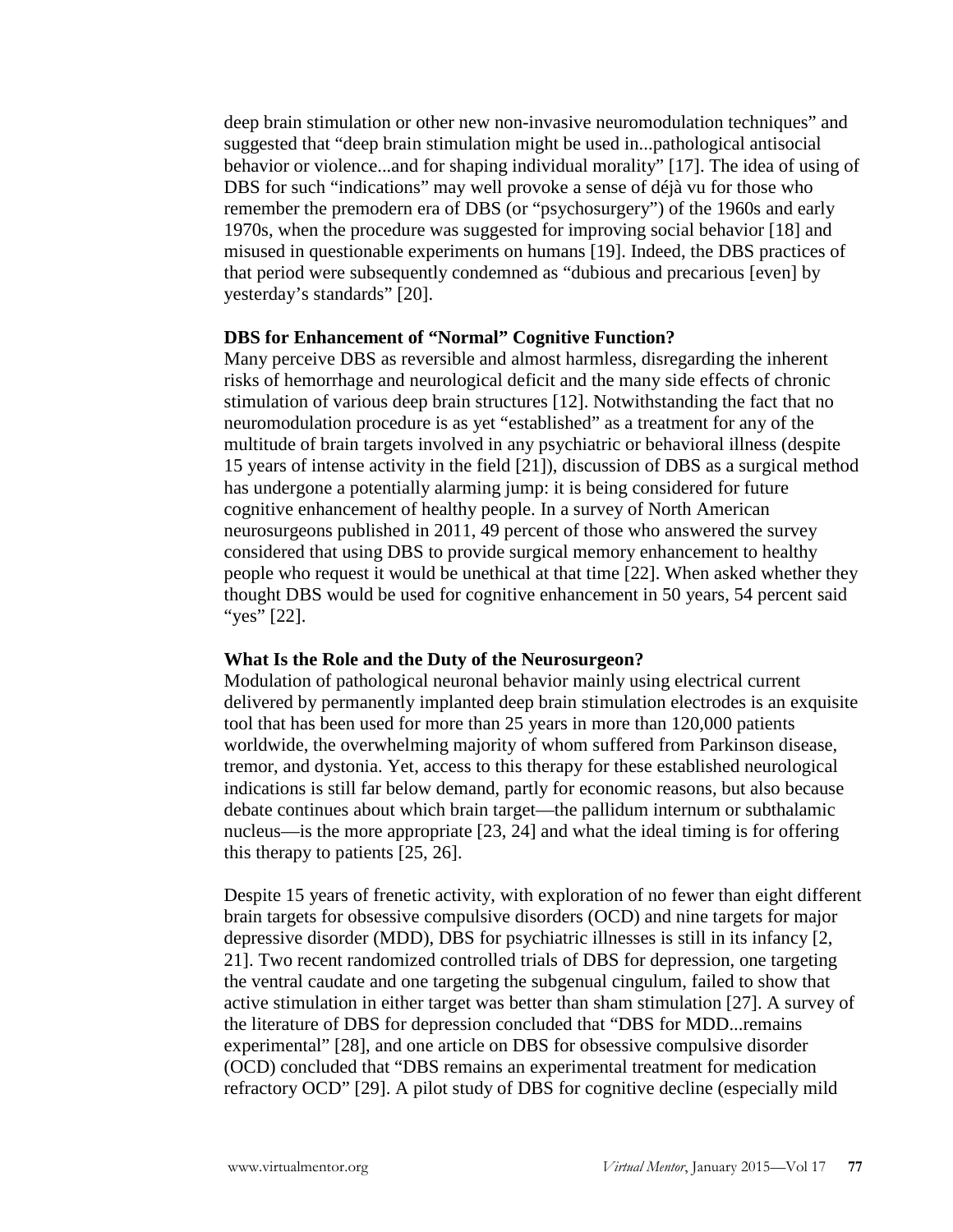Alzheimer), pioneered by the Toronto group [30], is still far from providing any conclusive data about its efficacy in the long term. There is no available data to support a notion that DBS might be used for treatment of posttraumatic stress disorders, eating disorders, or drug addiction.

The pathological conditions mentioned above affect millions of patients and are exceedingly far from being adequately addressed by neuromodulation, indicating the need for additional rigorous scientific studies to advance our therapeutic armamentarium. At this time, neurosurgeons would do well to oppose, with rational, humane, and ethical arguments, the use of deep brain surgery for anything other than illnesses and diseases. The contemporary neurosurgical community would benefit from reading or rereading the landmark 1977 statement of the US National Commission Report on Psychosurgery:

The Commission affirms that the use of psychosurgery for any purpose other than to provide treatment to individual patients would be inappropriate and should be prohibited. Accordingly, the Commission is recommending safeguards that should prevent the performance of psychosurgery for purposes of social or institutional control or other such misuse [31].

Given the current state of the field, it is indefensible for neurosurgeons to participate in implanting neuromodulation technology for consumer use or for early-adopter "enhancement" enthusiasts. The matter of chief ethical concern is that so many patients with illnesses potentially treatable by DBS are denied access or referral to that treatment, suggesting that any excess neurosurgery resources be devoted to that end.

Neuromodulation, especially DBS, is a neurosurgical procedure on deep and delicate brain structures that may have deleterious consequences. It should therefore be reserved for those who suffer from otherwise intractable symptoms that are amenable to alleviation by this method. Those who consider its use in anything other than refractory illnesses are acting irresponsibly and may be harming patients who could benefit from the technique. As Rhode Island neurologist Joseph H. Friedman stated in 2004: "Now that DBS means that psychosurgery is reversible, we no longer have to worry about permanent harm. On the other hand, now that psychosurgery could be readily available, potentially for a large number of conditions, we have a lot more to worry about" [32]. The renowned neuroanatomist Malcolm Carpenter provided an apt warning in 1987: "I feel that stereotaxic surgery has much to offer, if properly controlled and used judiciously. Some of the wild things that are done without a scientific rationale jeopardize the entire effort" [33].

#### **References**

1. Benabid AL, Pollak P, Louveau A, Henry S, de Rougemont J. Combined (thalamotomy and stimulation) stereotactic surgery of the VIM thalamic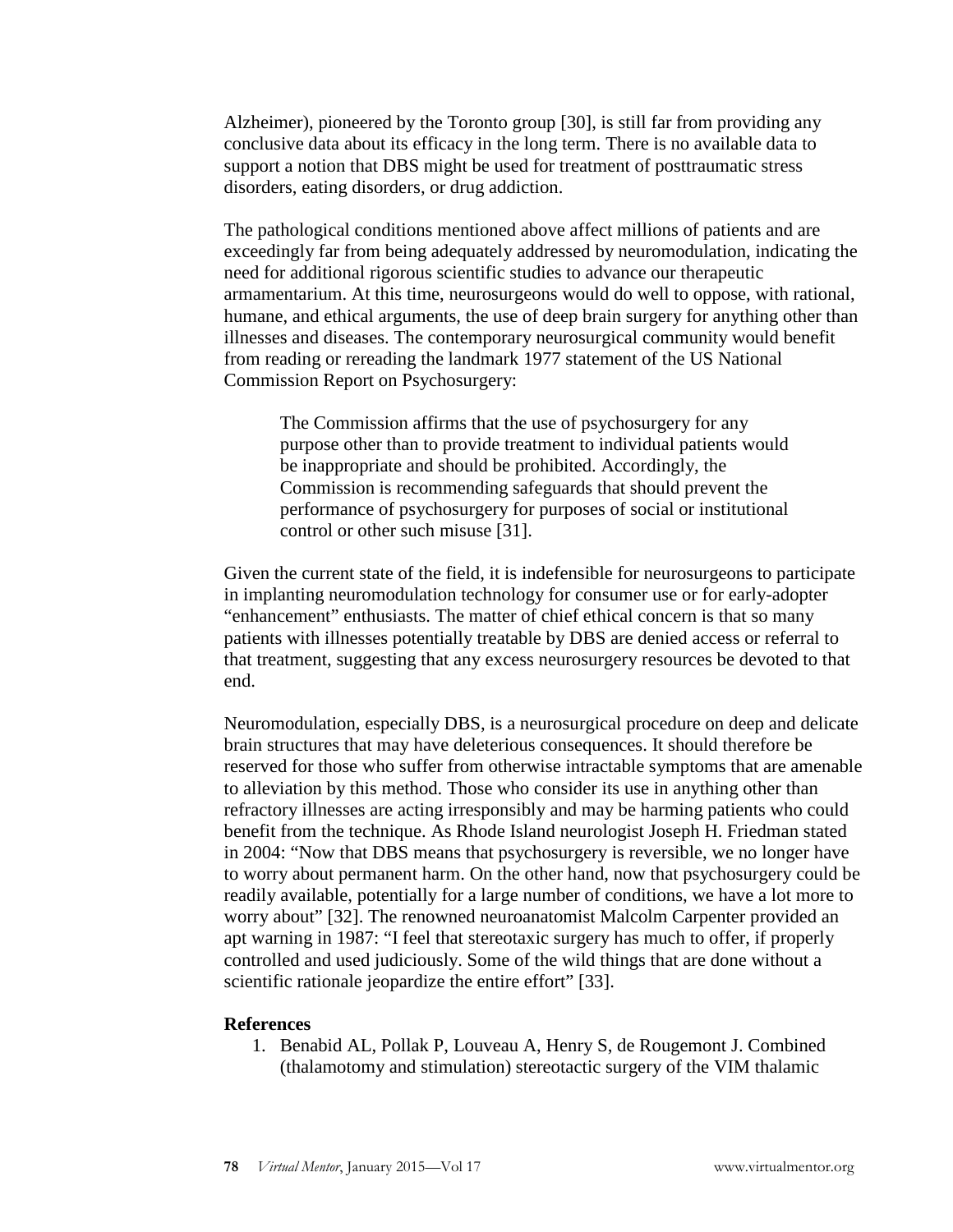nucleus for bilateral Parkinson disease. *Appl Neurophysiol*. 1987;50(1- 6):344-346.

- 2. Hariz M, Blomstedt P, Zrinzo L. Future of brain stimulation: new targets, new indications, new technology. *Mov Disord*. 2013;28(13):1784-1792.
- 3. Vandewalle V, van der Linden C, Groenewegen HJ, Caemaert J. Stereotactic treatment of Gilles de la Tourette syndrome by high frequency stimulation of thalamus. *Lancet*. 1999;353(9154):724.
- 4. Nuttin B, Cosyns P, Demeulemeester H, Gybels J, Meyerson B. Electrical stimulation in anterior limbs of internal capsules in patients with obsessivecompulsive disorder. *Lancet*. 1999;354(9189):1526.
- 5. Siegfried J, Lazorthes Y, Sedan R. Indications and ethical considerations of deep brain stimulation. *Acta Neurochir Suppl (Wien)*. 1980;30:269-274.
- 6. Fins JJ. A proposed ethical framework for interventional cognitive neuroscience: a consideration of deep brain stimulation in impaired consciousness. *Neurol Res*. 2000;22(3):273-278.
- 7. Fins, 2000, 275.
- 8. Fins JJ. From psychosurgery to neuromodulation and palliation: history's lessons for the ethical conduct and regulation of neuropsychiatric research. *Neurosurg Clin N Am*. 2003;14(2):303-319, ix-x.
- 9. Fins JJ, Rezai AR, Greenberg BD. Psychosurgery: avoiding an ethical redux while advancing a therapeutic future. *Neurosurgery*. 2006;59(4):713-716.
- 10. Fins, Rezai, Greenberg, 713.
- 11. El-Hai J: *The Lobotomist: A Maverick Medical Genius and His Tragic Quest to Rid the World of Mental Illness*. Hoboken, NJ: John Wiley and Sons; 2005.
- 12. Rabins P, Appleby BS, Brandt J, et al. Scientific and ethical issues related to deep brain stimulation for disorders of mood, behavior, and thought. *Arch Gen Psychiatry*. 2009;66(9):931-937.
- 13. Rabins et al, 931.
- 14. Nuttin B, Wu H, Mayberg H, et al. Consensus on guidelines for stereotactic neurosurgery for psychiatric disorders. *J Neurol Neurosurg Psychiatry*. 2014;85(9):1003-1008.
- 15. Nuttin et al, 1006.
- 16. Fumagalli M, Priori A. Functional and clinical neuroanatomy of morality. *Brain*. 2012;135(pt 7):2006-2021.
- 17. Fumagalli, 2017.
- 18. Delgado JMR. *Physical Control of the Mind: Toward a Psychocivilized Society*. New York, NY: Harper and Row; 1969.
- 19. Moan CE, Heath RG. Septal stimulation for the initiation of heterosexual behavior in a homosexual male. *J Behav Ther Exp Psychiatry*. 1972;3(1):23- 30.
- 20. Baumeister AA. The Tulane Electrical Brain Stimulation Program: a historical case study in medical ethics. *J Hist Neurosci*. 2000;9(3):276.
- 21. Krack P, Hariz MI, Baunez C, Guridi J, Obeso JA. Deep brain stimulation: from neurology to psychiatry? *Trends Neurosci*. 2010;33(10):474-484.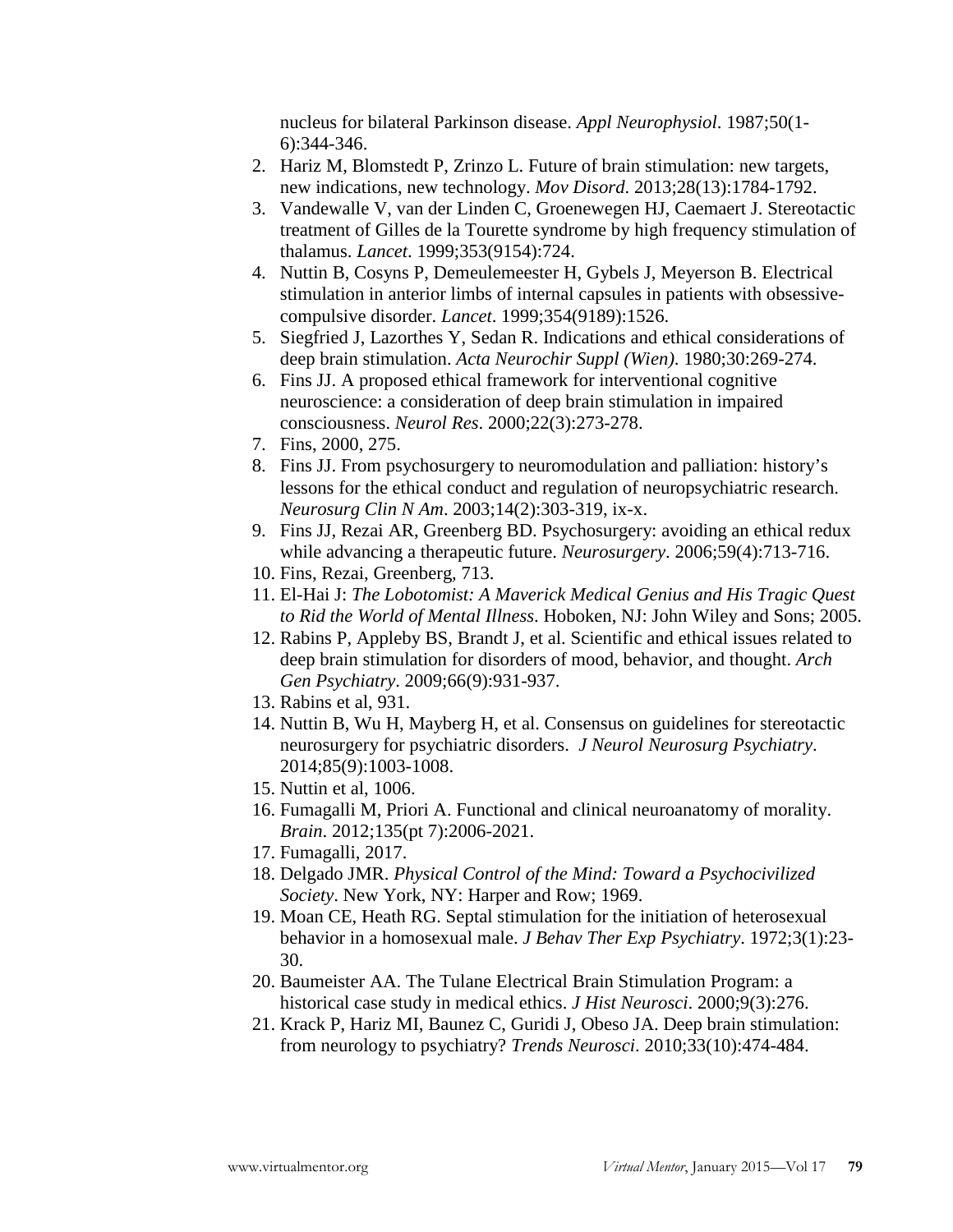- 22. Lipsman N, Mendelsohn D, Taira T, Bernstein M. The contemporary practice of psychiatric surgery: results from a survey of North American functional neurosurgeons. *Stereotact Funct Neurosurg*. 2011;89(2):107.
- 23. Follett KA, Weaver FM, Stern M, et al; CSP 468 Study Group. Pallidal versus subthalamic deep-brain stimulation for Parkinson's disease. *N Engl J Med*. 2010;362(22):2077-2091.
- 24. Odekerken VJ, van Laar T, Staal MJ, et al. Subthalamic nucleus versus globus pallidus bilateral deep brain stimulation for advanced Parkinson's disease (NSTAPS study): a randomised controlled trial. *Lancet Neurol*. 2013;12(1):37-44.
- 25. Schuepbach WM, Rau J, Knudsen K, et al; EARLYSTIM Study Group. Neurostimulation for Parkinson's disease with early motor complications. *N Engl J Med*. 2013;368(7):610-622.
- 26. Hariz M. Early surgery for Parkinson's disease? Maybe, but not just yet. *Lancet Neurol*. 2013;12(10):938-939.
- 27. Morishita T, Fayad SM, Higuchi MA, Nestor KA, Foote KD. Deep brain stimulation for treatment-resistant depression: systematic review of clinical outcomes. *Neurotherapeutics*. 2014;11(3):475-484; 475.
- 28. Morishita T, Fayad SM, Higuchi MA, Nestor KA, Foote KD. Deep brain stimulation for treatment-resistant depression: systematic review of clinical outcomes. *Neurotherapeutics*. 2014;11(3):475.
- 29. Morishita T, Fayad SM, Goodman WK, et al. Surgical neuroanatomy and programming in deep brain stimulation for obsessive compulsive disorder. *Neuromodulation*. 2014;17(4):312.
- 30. Laxton AW, Tang-Wai DF, McAndrews MP, et al. A phase I trial of deep brain stimulation of memory circuits in Alzheimer's disease. *Ann Neurol*. 2010;68(4):521-534.
- 31. National Commission for the Protection of Human Subjects of Biomedical and Behavioral Research. Use of psychosurgery in practice and research: report and recommendations of National Commission for the Protection of Human Subjects of Biomedical and Behavioral Research. *Fed Regist*. 1977;42:26318-26332.
- 32. Friedman JH. DBS. *Med Health R I*. 2004;87(3):62.
- 33. Fodstad H, Hariz M. Electricity in the treatment of nervous system disease. *Acta Neurochir Suppl*. 2007;97(pt 1):17.

Marwan Hariz, MD, PhD, is chair of functional neurosurgery at the University College London (UCL) Institute of Neurology in London, UK, and a part-time adjunct professor in the Department of Clinical Neuroscience at Umeå University in Umeå, Sweden, where he trained in neurosurgery. Dr. Hariz contributed to the establishment of UCL's multidisciplinary clinical and academic Unit of Functional Neurosurgery. His main interests are surgery for movement disorders and psychiatric illness, the history of this field, and ethics of functional neurosurgery.

Jordan P. Amadio, MD, MBA, is a senior neurosurgery resident at Emory University School of Medicine in Atlanta, Georgia, and co-founder of NeuroLaunch, the